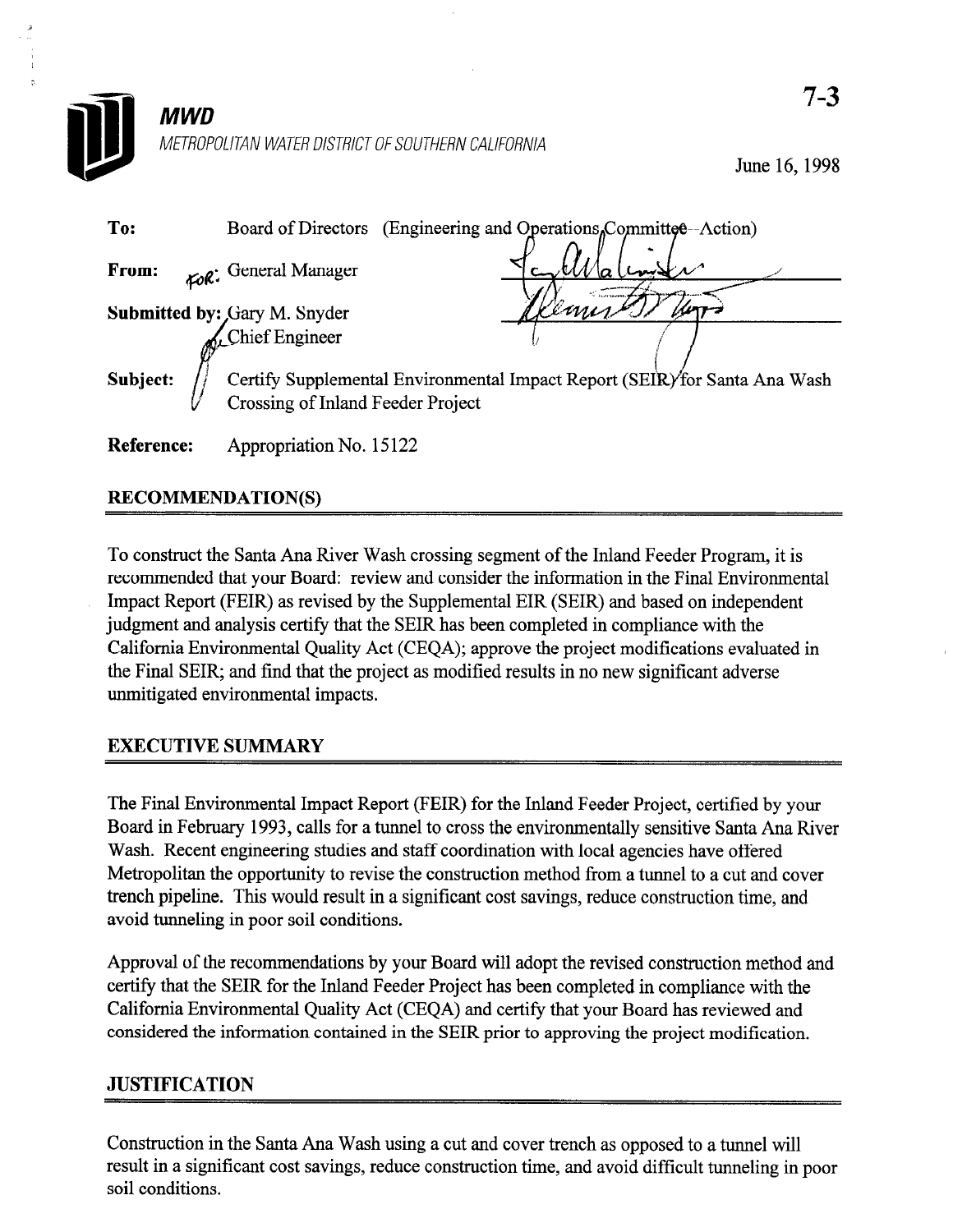#### ALTERNATIVE(S) TO PROPOSED ACTION

#### Do not proceed with cut and cover trench method

Metropolitan could determine to proceed with the cut and cover trench method and proceed with the existing tunnel design. This would significantly increase construction costs and delay the completion of construction in this environmentally sensitive area.

## ACTIONS AND MILESTONES

- $\Box$  Advertise for construction bids July 1998
- **D** Issue Notice-to-Proceed late 1998
- 0 Complete construction in Santa Ana River Wash mid-999

## CEQA COMPLIANCE / ENVIRONMENTAL DOCUMENTATION

On February 9, 1993, your Board certified the Final Environmental Impact Report for the Inland Feeder Program. A Supplemental Environmental Impact Report (SEIR) was prepared in accordance with the California Environmental Quality Act (CEQA) to evaluate the potential environmental impacts associated with the proposed pipeline construction across the Santa Ana River Wash. Your Board is required to review and consider the information in the SEIR along with the previous EIR prior to approving the proposed actions. A copy of the SEIR Executive Summary is attached for your information. The original FEIR along with the Final SEIR are available in the Office of the Executive Secretary.

## DETAILED REPORT

In February 1993, your Board certified the Final Environmental Impact Report (FEIR) for the Inland Feeder Project which included a tunnel through the Santa Ana River Wash area. The Santa Ana River Wash Crossing segment begins near the city boundary line between Highland and Redlands and stretches approximately 2,600 feet across the wash to an area just north of the Community of Mentone in the County of San Bernardino. The wash area is utilized for flood control and resources management and lies within an environmentally sensitive area.

Recent engineering studies/investigations and negotiations with local agencies have determined that an opportunity exists to cross the Santa Ana River utilizing a cut and cover trench instead of the tunneling method. The cut and cover method offers Metropolitan several advantages as opposed to tunneling including: 1) avoiding difficult tunneling conditions in an area of highly uncemented soils, potentially high groundwater and an abundance of large boulders, 2) a reduction in construction time; and 3) a significant reduction in construction costs.

A Draft Supplemental Environmental Impact Report (SEIR) was prepared for the proposed modification and filed for public review and comment in April 1998. The public review period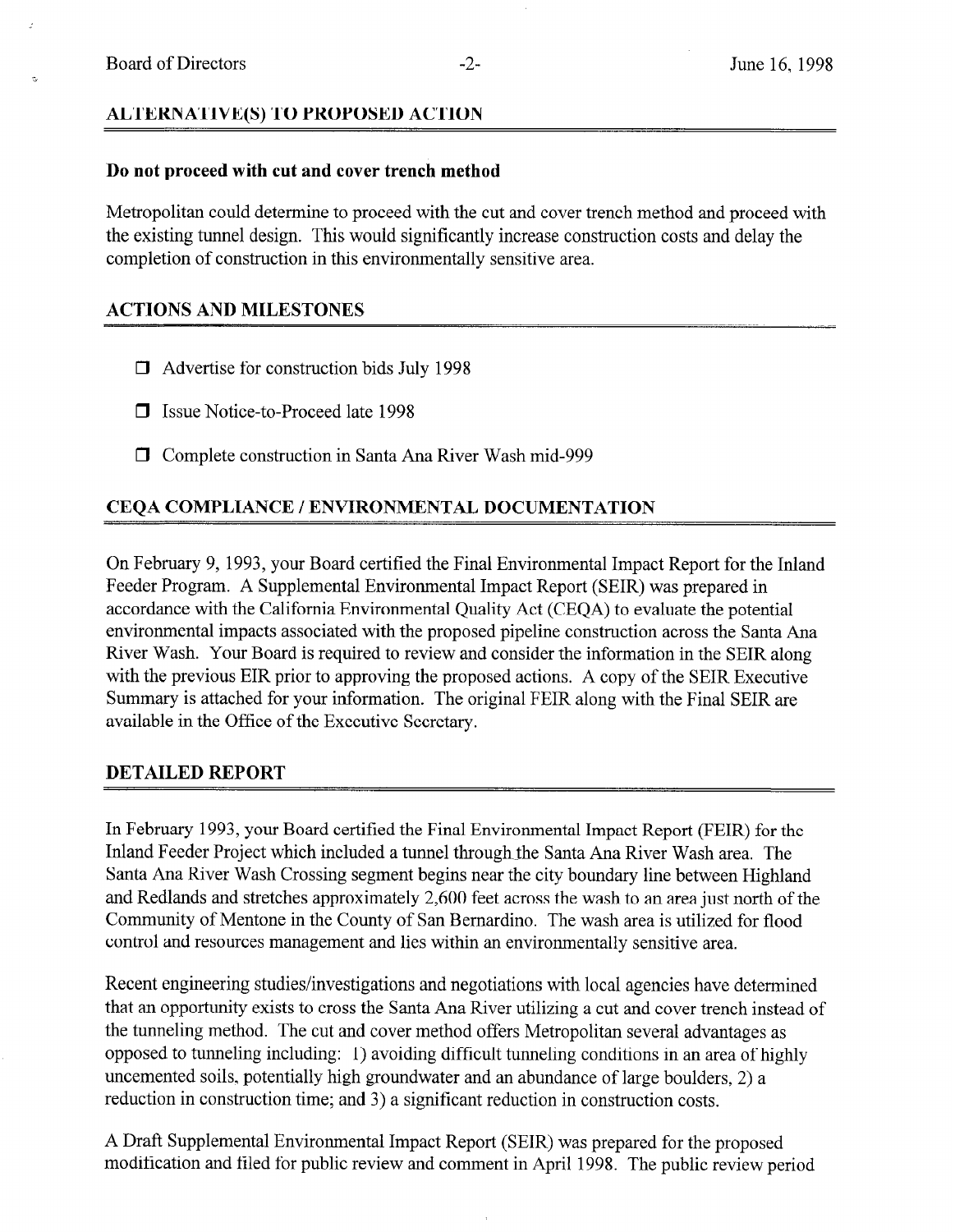concluded in June 1998. The Final SEIR consists of the Draft SEIR, public comments received during the public review period, and Metropolitan's response to those comments, including additional information where necessary.

Comments from local and resource agencies received during the public review period of the Draft SEIR encouraged cooperation among Federal, State, local, and private interests in minimizing impacts to sensitive species on the Santa Ana River Wash by establishing a corridor adjacent to the Inland Feeder for the installation of other water conveyance or utilities lines. Accordingly, Metropolitan will install sleeves of sufficient size to accommodate future installation of conveyance facilities or other utilities resulting in no additional disturbance of overlying environmentally sensitive areas. This will not result in any additional impacts beyond those identified in the Draft SEIR. Any future users will be required to complete all necessary environmental documentation, provide evidence of appropriate certification and mitigation commitments, and reimburse Metropolitan for associated costs.

The Final SEIR has been prepared in accordance with the California Environmental Quality Act (CEQA) to document significant changes in environmental conditions, impacts, and mitigation requirements that would result from implementation of the proposed modification. The Final SEIR does not otherwise affect the findings or conclusions of the Inland Feeder Project FEIR certified in February 1993.

BSB/mg:revS (SantaAnaWash)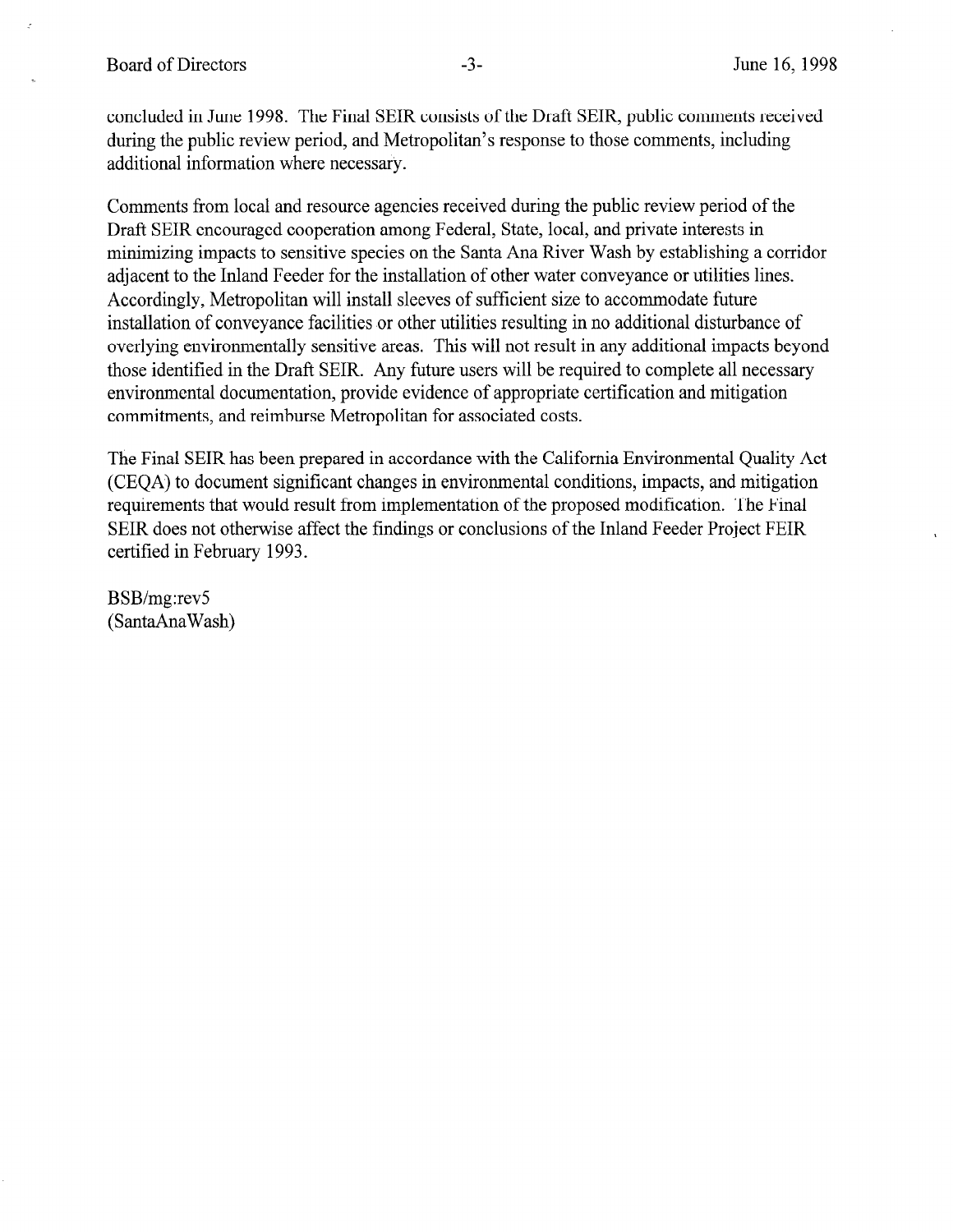#### SECTION 1.0 EXECUTIVE SUMMARY

# 1.1 PURPOSE OF THE SUPPLEMENTAL ENVIRONMENTAL IMPACT REPORT

This Supplemental Environmental Impact Report (SEIR) assesses the potential impacts of a proposed modification to the adopted Metropolitan Water District of Southern California (Metropolitan) Inland Feeder Project. Specifically, this SEIR assesses the potential environmental impacts associated with the Santa Ana River crossing (SARC) of the Inland Feeder Project using a cut and cover trench versus the adopted tunneling for the installation of this segment of the pipeline. The SEIR focuses on those impacts that would be potentially significant and that were not previously disclosed in the certified Final EIR/Environmental Assessment (EA) for the adopted Inland Feeder Project.

This SEIR was prepared pursuant to the provisions of the California Environmental Quality Act (CEQA) of 1970, as amended, and the State CEQA Guidelines. Sections 15163 and 15162 of the State CEQA Guidelines explain the circumstances under which a Supplement to a previously certified EIR is the appropriate environmental document. The Guidelines allow the use of an SEIR when substantial changes to a project are proposed and only minor additions or changes would be necessary to make the previously certified Final EIR adequately apply to the changed situation. The SEIR will revise the existing certified Final EIR for the adopted Inland Feeder Project, which is described in more detail in the following section.

Metropolitan distributed a Notice of Preparation (NOP) and Initial Study (IS) for the SEIR on January 28, 1998. The NOP/IS is provided in Appendix A. The distribution list for the NOP is provided in Appendix B.

#### 1.2 DESCRIPTION OF THE PROPOSED MODIFICATION TO THE INLAND FEEDER PROJECT

As noted, Metropolitan has identified the opportunity to cross the Santa Ana River (River) using cut and cover trench to install the pipeline, rather than the tunnel installation method assumed 'for the adopted Inland Feeder Project. The adopted Inland Feeder Project and the location of this proposed modification are shown on Figure l-l.

In this discussion, the Santa Ana River, the location for the proposed crossing and the immediately adjacent areas arc referred to as the SARC.

The proposed SARC will consist of approximately 2,610 linear feet of pipeline installed in a cut and cover trench. The pipeline would be welded steel pipe, buried at a depth ranging from eight to 25 feet. The pipeline would begin on the north side of the Santa Ana River wash at a point about 1,000 feet south of the boundary between the Cities of Highland and Redlands in unincorporated San Bernardino County and approximately 300 feet north of the northern boundary of the woollystar mitigation lands set aside for the Seven Oaks Dam project, extending south across both the woollystar mitigation lands and the active wash of the Santa Ana River. This proposed cut and cover trench segment would end approximately 250 feet south of the approximate centerline of the active wash, as it enters an area adjacent to the dedicated right-ofway for Opal Avenue and joins the already adopted cut and cover trench in this area. The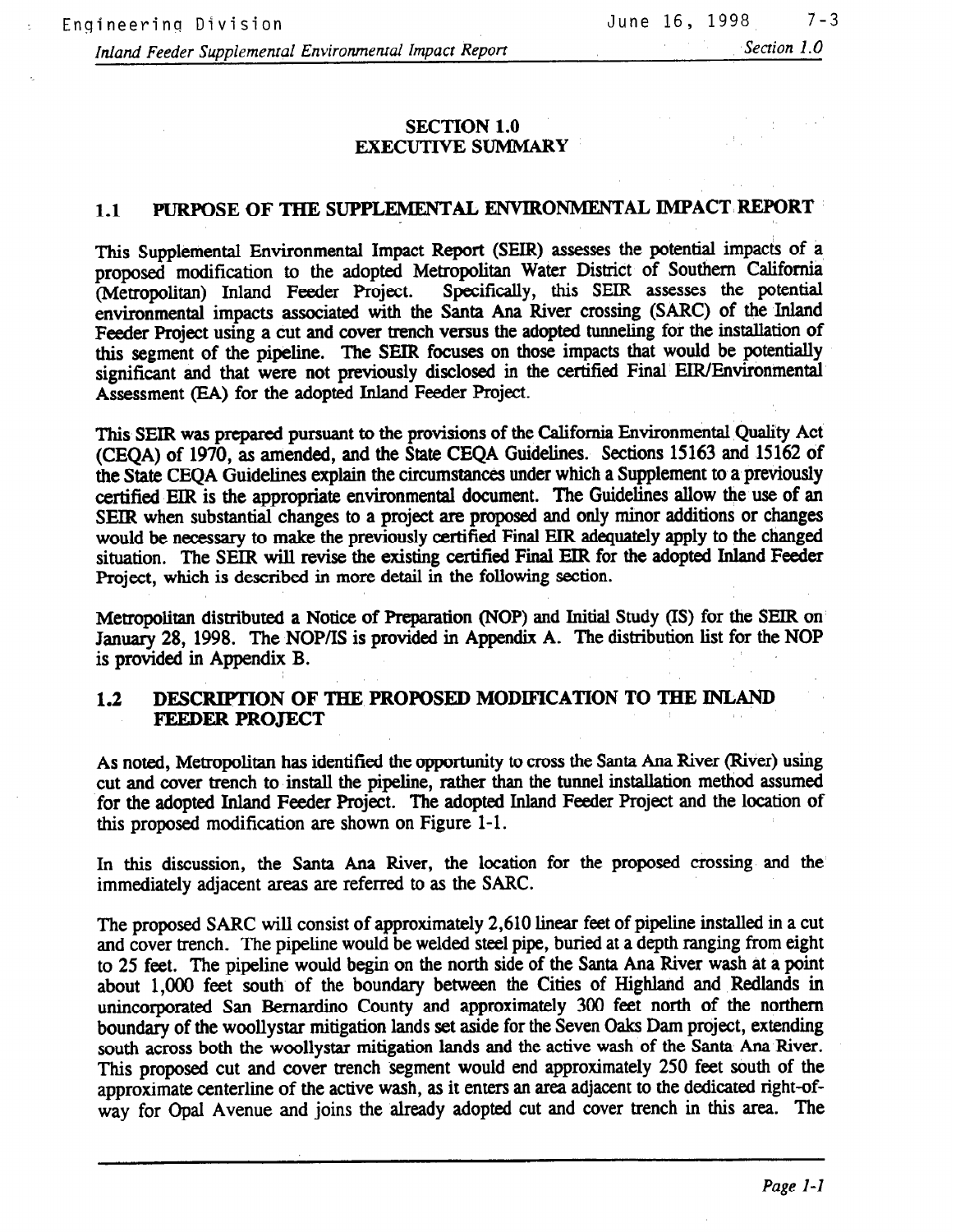The Metropolitan Board of Directors certified the Final EIR/EA for the Inland Feeder Project on February 9, 1993, and selected the Far East Combination Alternative as the preferred project. The Final EIR/EA includes detailed descriptions of Metropolitan, the purpose and need for the Inland Feeder, the alternatives analysis and the environmental evaluation of the Inland Feeder alternatives. The Final EIR/EA is available for review at the Metropolitan headquarters office. All the required environmental permits and approvals for the adopted Inland Feeder Project have been issued by the appropriate regulatory and resources agencies.

As documented in the certified Final EIR/EA, the adopted Inland Feeder Project assumed that an approximately 2,800 foot soft ground tunnel would be constructed under the Santa Ana River and the woollystar mitigation lands. The tunnel segment would extend from a portal on the north to a portal on the south, transitioning at each portal to cut and cover trench north and south of the portals, respectively. The potential impacts of the adopted tunnel were analyxed and documented in the certified Final EIR/EA.

#### 1.4 SUMMARY OF IMPACTS

#### 1.4.1 OVERVIEW

This section summarizes the potential adverse impacts of the proposed SARC related to land use, biological resources and cultural resources. The environmental parameters found not to result in adverse impacts include population and housing, geology, water, air quality, transportation in adverse impacts include population and housing, geology, water, air quality, transportation and circulation, energy and mineral resources, hazards, noise, public services, utilities and service systems, aesthetics and recreation. The specific environmental parameters that may result in potential adverse impacts include land use related to inconsistencies with adopted environmental plans, potential impacts on endangered, threatened or rare species or their habitats, and potential impacts on archaeological and historic resources. However, with application of defined mitigation measures, all impacts will be mitigated to a less than significant level.

## 1.4.2 LAND USE

The proposed SARC could result in potentially signi.licant adverse impacts related to comlicts The proposed SARC could result in potentially significant adverse impacts related to conflicts with applicable environmental plans, specifically the Woolly Star Management Plan. The Management Plan is a public policy and planning document intended to effectively manage woollystar populations on lands acquired by the United States Army Corps of Engineers (ACOE). and reserved for the protection of this species. Construction of the proposed SARC would disturb approximately 7.5 acres within the mitigation lands. The construction of the proposed SARC, although a short term impact, would be inconsistent with the Management Plan because it would result in the removal of Riversidean alluvial fan sage scrub (RASS) and potential habitat for both the woollystar and slender-horned spineflower. After the installation of the pipeline is complete, the trench will be backfilled and the topsoil will be replaced.

The potentially significant adverse impacts of the proposed SARC related to conflicts with the Management Plan will be mitigated to below a level of significance based on the incorporation of mitigation measures described later in Section 4.4 (Environmental Evaluation Related to Biological Resources). One of the goals of the Management Plan addresses woollystar, biotic diversity, slender-horned spineflower, San Diego horned lizard, RASS and cultural resources. Mitigation measures B-15 and B-16 address the majority of biological conflicts with the

The potentially significant adverse impacts of the proposed SARC related to conflicts with the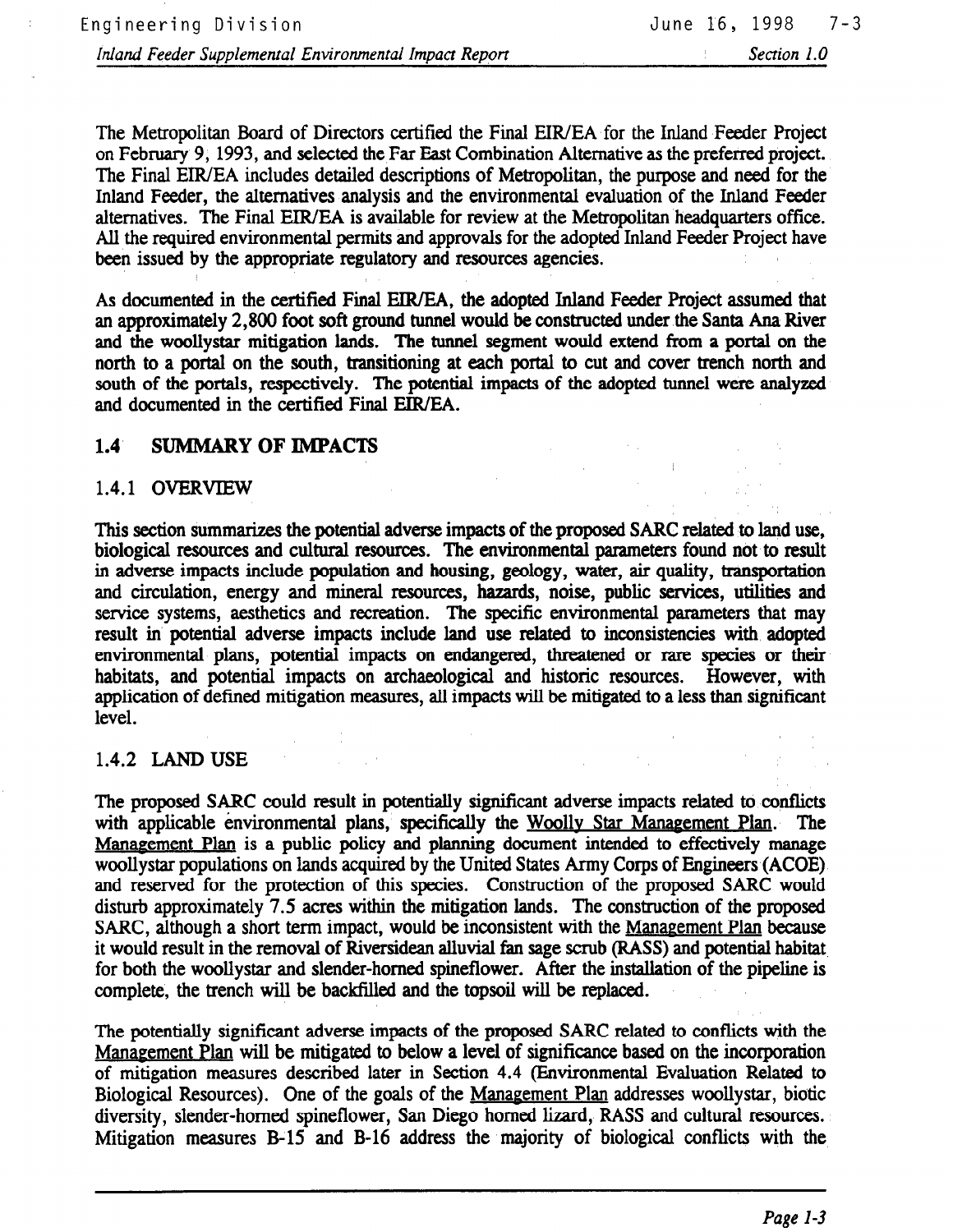Act. Metropolitan addressed the impacts of the proposed SARC on the SBKR and has proposed a mitigation program to minimize biological impacts associated with the proposed SARC. The mitigation program was coordinated with the USFWS and will continue to be processed through the appropriate federal permit procedures.